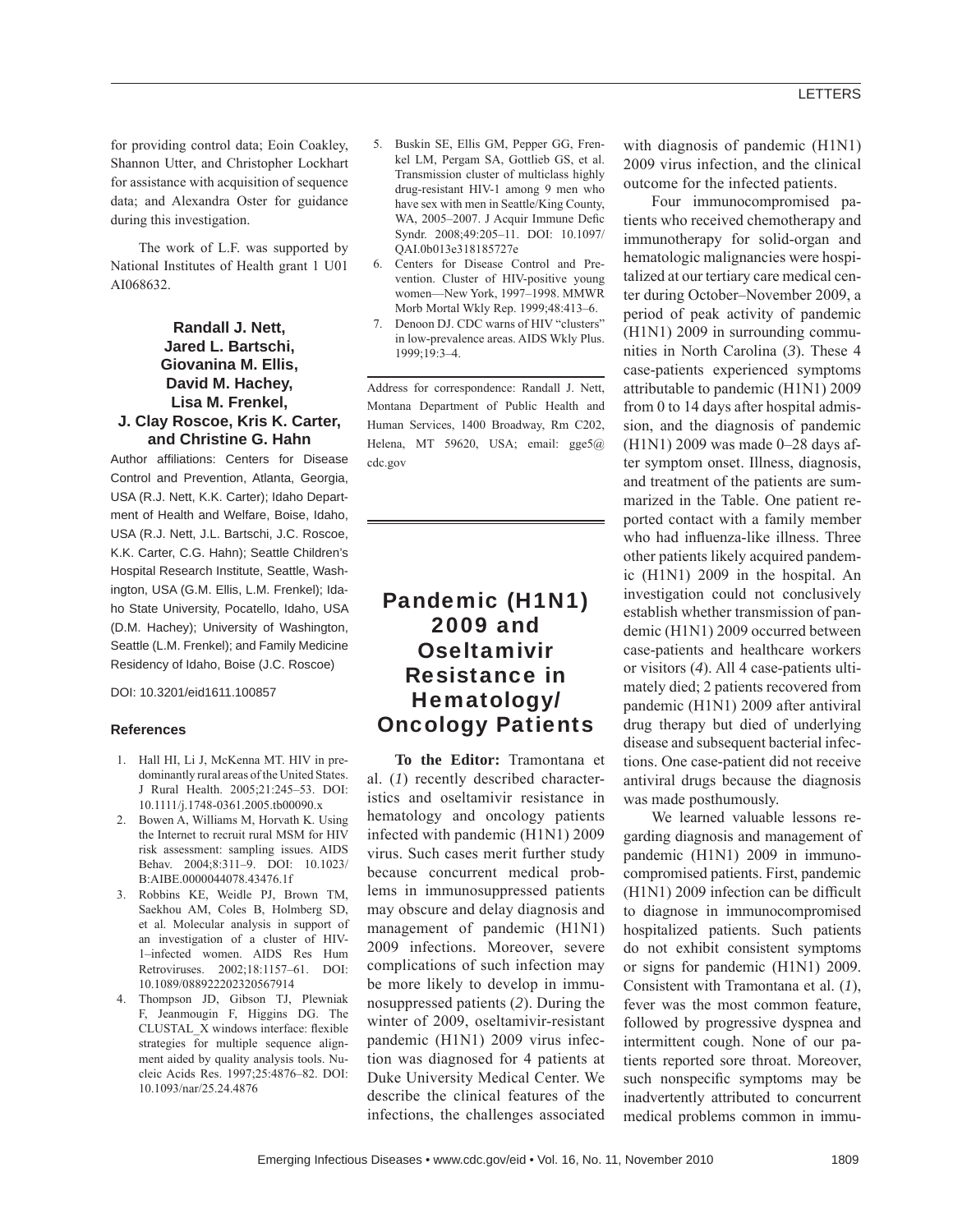## **LETTERS**

nocompromised patients such as bone marrow suppression, adverse effects of drugs or chemotherapy, recent surgical procedures, opportunistic infections, or line-related bloodstream infections.

Second, respiratory viruses may be imported and subsequently transmitted to hospitalized patients despite standard infection prevention measures (*5*). Clinicians should remain vigilant for hospital-onset respiratory viral infections and have a low threshold for diagnostic testing, particularly during periods of increased influenza or respiratory virus activity in the community.

Early suspicion and prompt testing may have reduced the delay in the diagnosis and management of these patients with pandemic (H1N1) 2009. However, the initial nasal wash specimen from patient 1 was negative for pandemic (H1N1) 2009 virus antigen, whereas the initial bronchos-

Table. Clinical, diagnostic, and therapeutic patient information for 4 patients hospitalized for hematologic and oncologic conditions, North Carolina, USA, 2009\* Patient no./age, y/sex

|                                                          | r alicht nol/age, y/sex                                                                                                                                     |                                                                                                                                                                                                                     |                                                                                                                                                                                                                                                          |                                                                                                                                                                                                                     |
|----------------------------------------------------------|-------------------------------------------------------------------------------------------------------------------------------------------------------------|---------------------------------------------------------------------------------------------------------------------------------------------------------------------------------------------------------------------|----------------------------------------------------------------------------------------------------------------------------------------------------------------------------------------------------------------------------------------------------------|---------------------------------------------------------------------------------------------------------------------------------------------------------------------------------------------------------------------|
| Patient information                                      | 1/43/F                                                                                                                                                      | 2/58/F                                                                                                                                                                                                              | 3/67/F                                                                                                                                                                                                                                                   | 4/61/M                                                                                                                                                                                                              |
| Underlying disease                                       | Relapsed acute<br>myelogenous leukemia                                                                                                                      | Refractory mycosis<br>fungoides                                                                                                                                                                                     | Recurrent metastatic<br>thymoma                                                                                                                                                                                                                          | B-cell acute lyphoblastic<br>lymphoma                                                                                                                                                                               |
| Reason for admission                                     | Scheduled consolidative<br>chemotherapy                                                                                                                     | Staphylococcal sepsis;<br>recent interferon-a:<br>malnutrition                                                                                                                                                      | Progressive fevers and<br>hypoxia; diffuse;<br>infiltrates shown on<br>chest radiograph                                                                                                                                                                  | Fevers and respiratory<br>compromise at home,<br>after recent<br>chemotherapy                                                                                                                                       |
| Signs/symptoms on<br>admission                           | Intermittent fever during<br>early admission; d 14+<br>cough, persistent fevers; d<br>24 progressive hypoxia                                                | Intermittent fevers; d 27,<br>cough; persistent fevers,<br>progressive hypoxia                                                                                                                                      | Fever for 5 d; hypoxia,<br>widespread pulmonary<br>infiltrates                                                                                                                                                                                           | Daily fevers for 5 d,<br>cough, hypoxia, fatigue,<br>generalized weakness;<br>diffuse infiltrates on<br>radiograph                                                                                                  |
| Use of oseltamivir                                       | Yes, for 10 d; 75 mg daily<br>prophylaxis after known<br>exposure 2 d prior                                                                                 | <b>No</b>                                                                                                                                                                                                           | <b>No</b>                                                                                                                                                                                                                                                | <b>No</b>                                                                                                                                                                                                           |
| Diagnostic information                                   | d 14, nasal wash PCR<br>negative‡; d 25, BAL<br>positive for pandemic<br>(H1N1) 2009 virus; d 37,<br>BAL remained positive,<br>H275Y mutation               | d 27 nasal wash positive<br>for pandemic (H1N1) 2009<br>virus; d 44, H275Y<br>mutation confirmed on d<br>27 specimen; medication<br>modified                                                                        | d 1, nasal wash<br>positive for pandemic<br>(H1N1) 2009 virus; d 4,<br>d 9, bronchoscopy<br>results positive; d 12,<br>bronchoscopy results<br>negative for influenza<br>on culture and PCR:<br>H275Y mutation<br>detected on all positive<br>specimens§ | d 23 bronchoscopy and<br>d 27 nasal wash results<br>negative; d 28<br>bronchoscopic viral<br>culture positive for<br>pandemic (H1N1) 2009<br>virus, 1 d after patient's<br>death; H275Y mutation<br>detected by CDC |
| Factors confounding<br>pandemic (H1N1)<br>2009 diagnosis | Consolidation<br>chemotherapy; Escherichia<br>coli bacteremia.<br>presumptive fungal<br>pneumonia, persistent<br>leukopenia neutropenia<br>postchemotherapy | Staphylococcus aureus,<br>Pseudomonas aeruginosa,<br>Klebsiella pneumoniae<br>bacteremia; recent<br>interferon- $\alpha$ therapy;<br>salvage chemotherapy;<br>persistent leukopenia and<br>neutropenia at discharge | Recent thoracic<br>radiotherapy; catheter-<br>associated<br>Staphylococcus aureus<br>bloodstream infection.                                                                                                                                              | Consolidative<br>chemotherapy with<br>prolonged neutropenia;<br>significant emphysema;<br>catheter-associated<br>pseudomonal<br>bloodstream infection                                                               |
| Treatment                                                | Oseltamivir, 75 mg 2x/d for<br>5 d; then, 150 mg $2\times$ /d until<br>death; mechanical<br>ventilation for 15 d                                            | Oseltamivir, 75 mg 2×/d for<br>9 d; then 150 mg $2 \times$ /d for 8<br>d; modified to renally<br>adjusted IV zanamivir for<br>10 d, when mutation<br>detected                                                       | Oseltamivir, 75 mg<br>$2 \times$ /d for 12 d:<br>mechanical ventilation<br>for 16 d                                                                                                                                                                      | Broad-spectrum<br>antibacterial agents;<br>antiviral agents (not<br>influenza agents), and<br>antifungal agents;<br>mechanical ventilation for<br>48 h                                                              |
| Clinical outcome                                         | Died 38 d postadmission;<br>refractory respiratory failure<br>and progressive ARDS                                                                          | Improvement in respiratory<br>status following zanamivir<br>treatment; ultimately,<br>failure of bone marrow<br>recovery; died 4 d after<br>discharge to hospice                                                    | Refractory respiratory<br>failure; septic shock;<br>decision to withdraw<br>care                                                                                                                                                                         | Refractory respiratory<br>failure and elective<br>withdrawal of care                                                                                                                                                |

\*BAL, bronchoalveolar lavage; ARDS, acute respiratory disease syndrome*;* IV, intravenous; CDC, Centers for Disease Control and Prevention. †Days postadmission.

‡All specimens, unless otherwise stated, were tested with proFlu Plus PCR (Prodesse, Waukesha, WI, USA) for influenza viruses A and B and respiratory syncytial virus. No quantitative tests were available.

§Mutation genotype confirmed at CDC. Results were available posthumously for patients 1, 3, and 4. No mutation that conferred zanamivir resistance was detected.